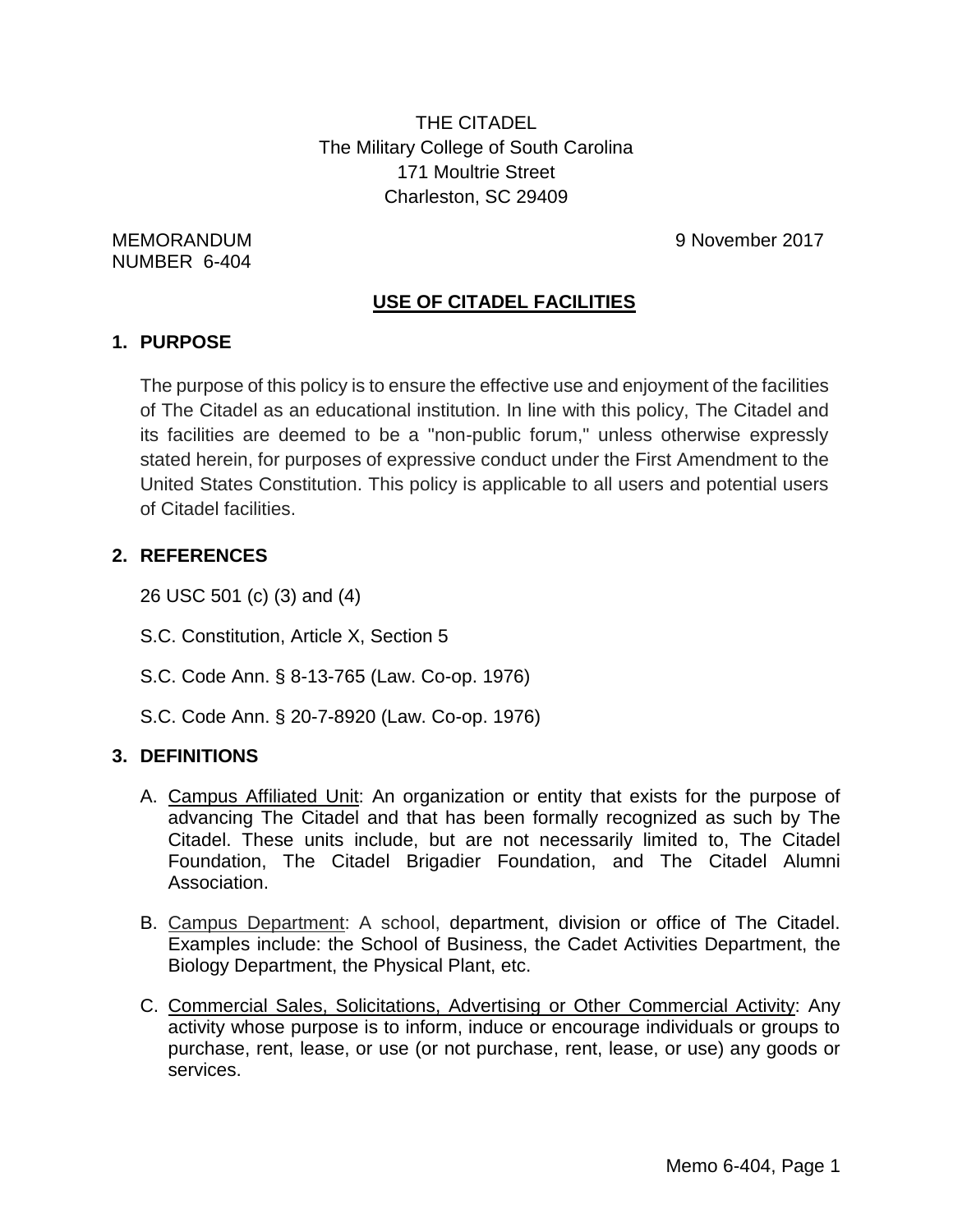- D. Coordinating Facility Official: The individual or office designated in [Annex](#page-12-0) A as having responsibility for reserving specified facilities.
- E. Costs:
	- 1. Administrative Costs: An assessment for utilities, cost of property, depreciation, and wear and tear.
	- 2. Custodial Costs: An assessment for custodial services incurred as a result of use of a facility.
	- 3. Direct Costs: An assessment for security, set-up, special services, technical equipment (other than normal custodial services), catering, parking, public safety and other costs directly associated with the event/meeting. These costs are based on actual expenses and billed accordingly.
	- 4. Full Costs: The sum of 1, 2, and 3, above.
- F. Event Management System (EMS): On-line system used to reserve campus space.
- G. For Profit Organization: A corporation, partnership, or other entity or organization which has not received tax exempt certification under 26 USC Section 501 (c) of the Internal Revenue Code.
- H. Fronting: Reservation or rental of a Citadel facility by a campus department, student organization, or campus affiliated unit for an individual or entity unaffiliated with The Citadel. "Fronting" is prohibited.
- I. Governmental Organization: A federal, state, or local governmental agency, department, commission, board, division, instrumentality, or institution.
- J. Non-Profit Organization: A corporation, partnership, or other business entity which has received tax exempt certification under 26 USC Section 501 (c), *et. seq.* of the Internal Revenue Code.
- K. Periods of Critical Academic and Leadership Achievement: Time periods when on-campus facility rentals are ceased or minimized due to important campus activities. See [Annex B](#page-13-0) for a matrix of critical time periods.
- L. Sponsoring Organization: A campus department which has agreed to sponsor a non-Citadel organization's use of a Citadel facility because of its close affiliation with The Citadel and its mission.
- M. Student Organization: A cadet or student organization that has received official recognition through the Department of Cadet Activities.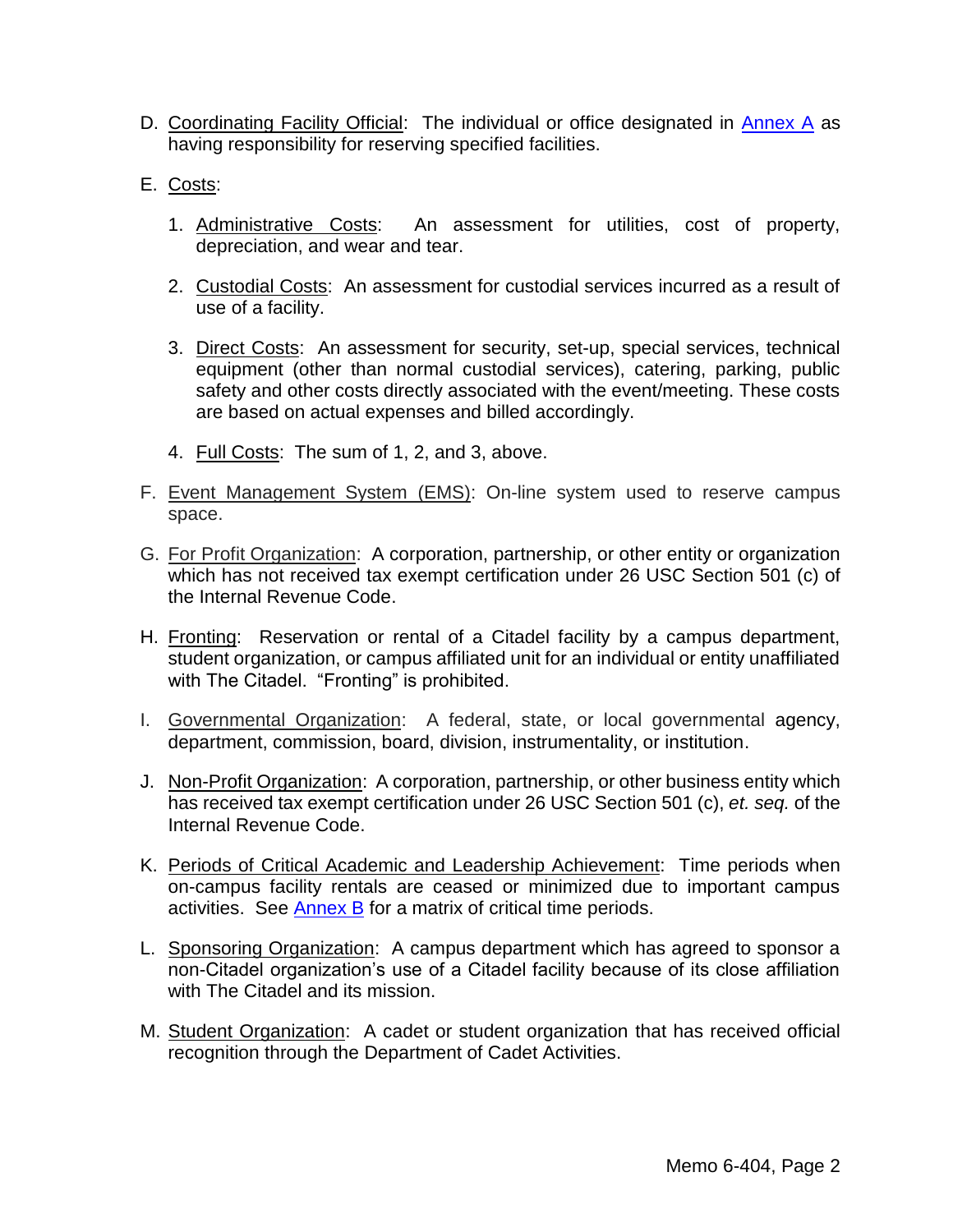### **4. POLICY**

- A. General:All prior authority to authorize use of Citadel facilities is hereby revoked. All duly executed contracts in existence at the time this policy becomes effective will remain valid. However, upon publication of this policy, scheduling and negotiation authority to authorize use of Citadel facilities is centralized as described herein.
	- 1. Any person or entity desiring to use a Citadel facility must obtain permission via the Event Management System (EMS) for internal events or approval through coordination with the Event Management Office for external events. All external events will require execution of a Facility Use Contract, which shall constitute a permit for use of Citadel facilities. All contracts for use of Citadel facilities must be signed on behalf of The Citadel by the Vice President for Finance and Business (VPFB), or his/her designee.
	- 2. College properties shall be used only in accordance with federal, state and local laws and shall not be used for the purpose of organizing or carrying out any unlawful activity.
	- 3. College facilities are provided primarily for the support of the educational functions of the College and the activities necessary for the support of these functions. The Citadel does not normally make available its buildings and other facilities to individuals or outside organizations for private use. Permission to use College facilities may be granted only if the proposed use is consistent with institutional policies and mission and the individual or organization fully reimburses the college for all appropriate costs. College functions take precedence over any other activities in the use of College facilities.
	- 4. The Citadel will not lease facilities to outside individuals or entities during periods of critical academic and leadership achievement when the expected attendance exceeds thirty (30) persons. This restriction does not apply to rentals of the Holliday Alumni Center, Johnson Hagood Stadium (to include the Pearson Club Level and the Altman Center), the McCormick Beach House, or wedding and funeral events.
	- 5. All persons on Citadel property are required to abide by Citadel policies and regulations and shall identify themselves upon request to Citadel officials or appropriate Citadel employees acting in the performance of their duties. Violation of such policies or regulations may subject a person to possible legal penalties; if the person is a student, faculty or staff member of The Citadel, that person may also be subject to College discipline.
	- 6. Public expression in the form of freedom of speech and advocacy may be exercised in College facilities at such times and places and in such a manner as to assure orderly conduct, the least possible interference with College responsibilities as an educational institution, protection of the rights of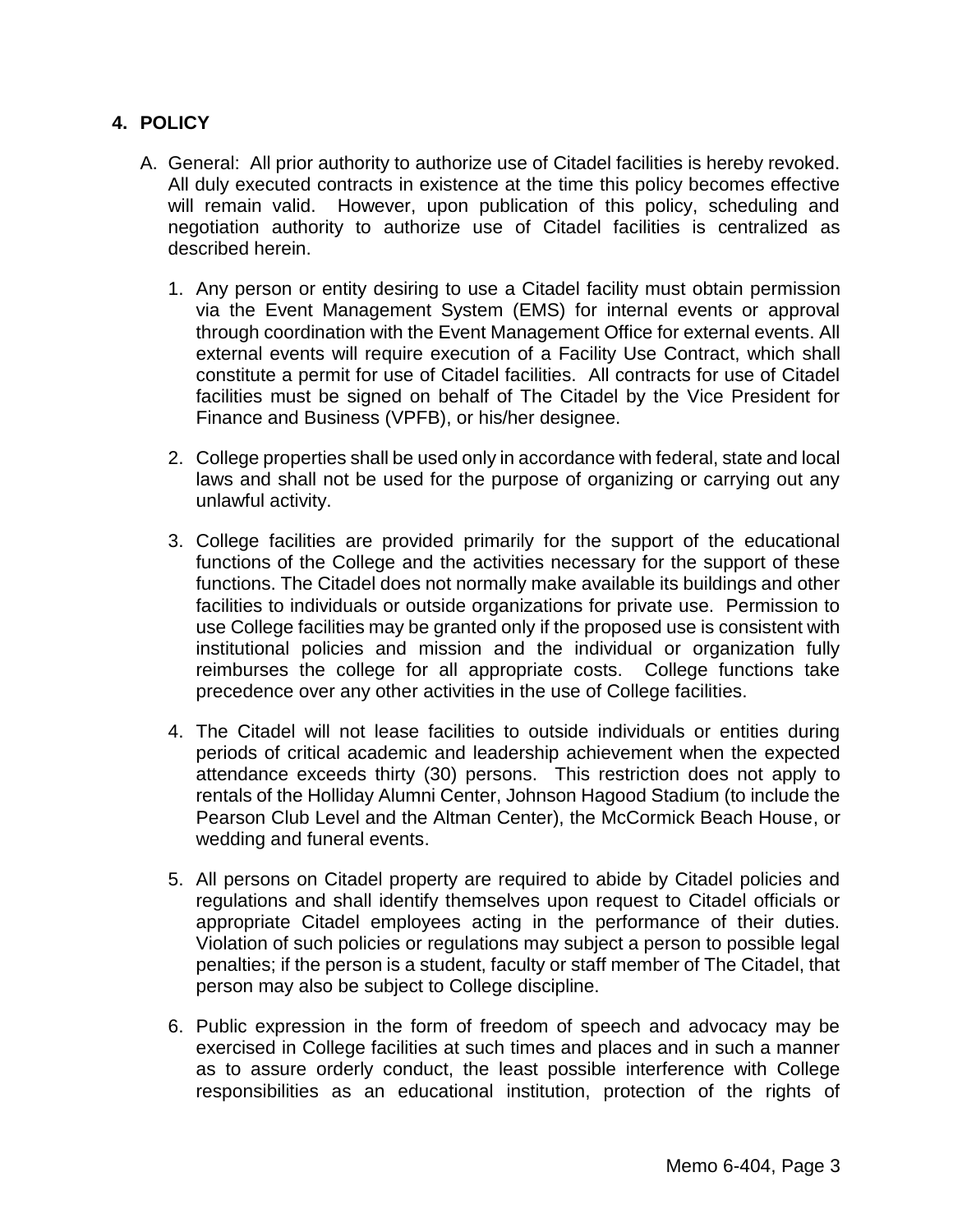individuals in the use of College facilities, and reasonable protection of persons against practices that would make them involuntary audiences. The Citadel strictly prohibits the carrying or display of open flames, sticks, signs, posters, flags, banners, or any similar item anywhere on campus, with the exception of official activities of the South Carolina Corps of Cadets (*i.e.* Friday afternoon parades, spirit runs, or intramural athletics), similar activities of similar external military organizations, or intercollegiate athletics. Additionally, lessees may display flags, signs or banners inside McAlister Field House, Buyer Auditorium, the Holliday Alumni Center, College Park, the Robert McCormick Beach Club of The Citadel or Johnson Hagood Stadium, to include the concourse area, the Pearson Club Level, or the Altman Athletic Center, but may do so only during the time the individual or entity has leased and is in control of the facility. The Citadel prohibits the wearing of masks at all times and in all places outdoor areas on The Citadel campus, with the exception of masks necessary for operation of machinery, to include grass-cutting equipment, saws, paint or pesticide application equipment, and other similar activities.

- 7. In the spirit of open discussion and freedom of expression, the College will not discourage any group from using designated College facilities or services to render an opinion as long as the College determines the time, place, and mode of presentation of the views in question. In the absence of exigent circumstances, The Citadel designates the north steps before the western front entrance to Bond Hall as the designated public forum for Special Events for purposes of expression of opinion under the First Amendment. The College will not attempt to control the viewpoint of the speaker. The Online Event [Inquiry](http://www.citadel.edu/root/eventmanagement-contact-us) (see **Annex C** for format) will be used to request a Special Event. Special Event requests should be submitted at least thirty (30) days in advance, but may be approved with less notice under extenuating circumstances. The approval process is managed through the Office of Event Management. The approval authority for Special Event permits is the Senior Vice President for Operations and Administration (SVPOA).
- 8. The name, insignia, seal, logo or other College or departmental indicia may only be used by College and non-university groups or organizations with prior approval of the appropriate College authority.

#### B. Process.

- 1. Internal Requests. Any campus affiliated unit, department or school, authorized club, and faculty / staff (non-personnel use) desiring to use a Citadel facility must enter the request through the Event Management System (EMS) for approval.
- 2. External Requests. The Office of Event Management serves as the primary point of contact for the coordination, scheduling, planning, and execution of special events on the campus of The Citadel. Outside individuals and entities who wish to rent space must complete the Event Inquiry form. The Office of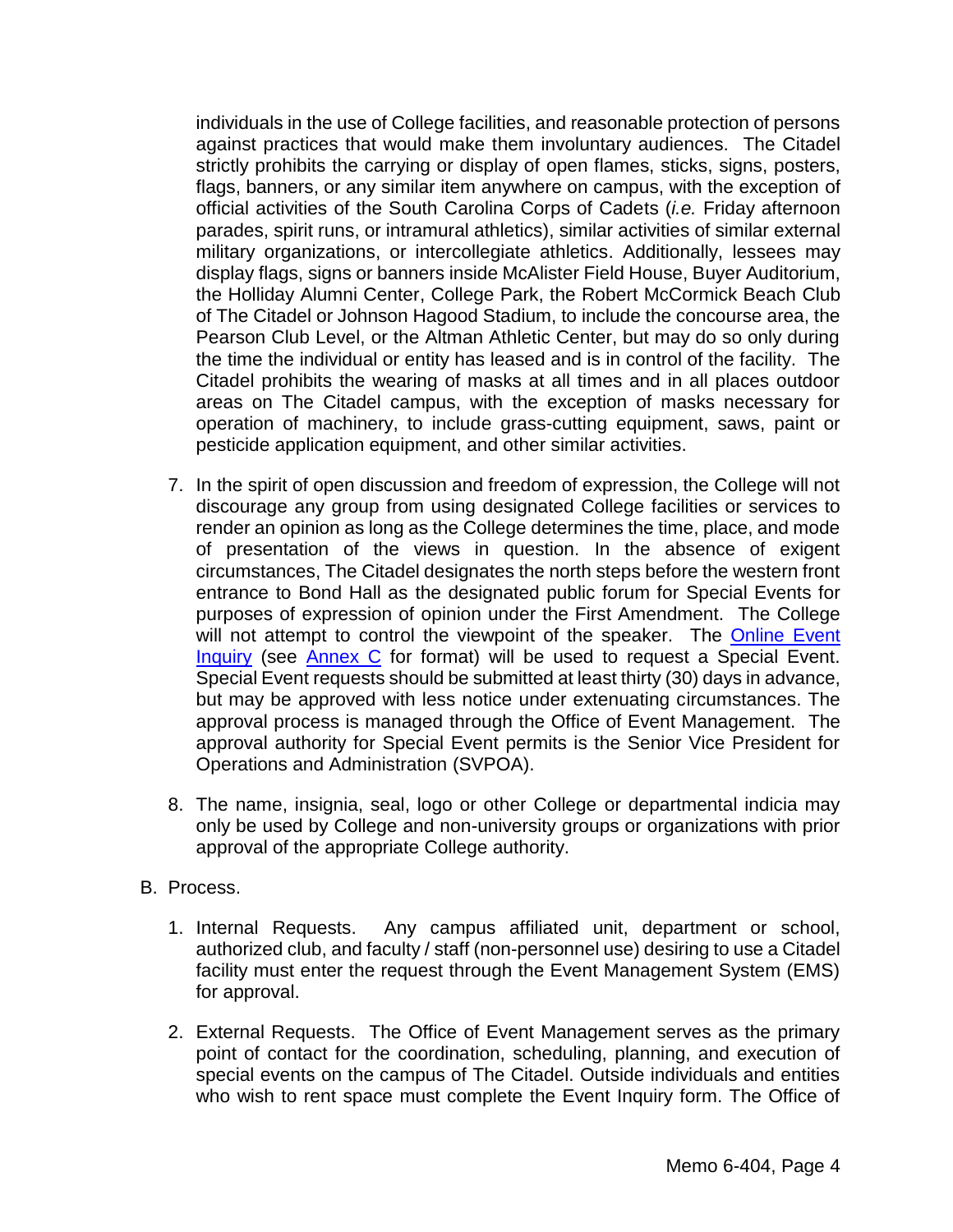Event Management will coordinate the request and if approved will issue a Facility Use Contract. All contracts for use of Citadel facilities must be signed on behalf of The Citadel by the Vice President for Finance and Business (VPFB), or his/her designee.

- 3. The Event Management Office has responsibility for ensuring the requested space is suitable for the event, and that the proposed use complies with this policy. The Event Management Office will confer with the Vice President for Finance and Business and the Office of General Counsel, as appropriate, to develop terms for a contract to lease the desired facilities to the tenant. The Event Management Office will communicate terms to and negotiate with the proposed user of the facility.
- 4. Upon completion of negotiations, the Event Management Office will secure the client's signature on a draft contract, and deliver that draft contract to the Vice President for Finance and Business, or his/her designee, for execution. Facilities are not reserved until representatives of both The Citadel and the requesting individual or organization have executed a contract.
- C. Scheduling.
	- 1. Priority for use of facility use shall be as follows:
		- a. Academic classes or academic research activities,
		- b. Non-academic Citadel events with fees,
		- c. Non-academic Citadel events without fees, and
		- d. External events.
	- 2. Any scheduled use shall have priority over any unscheduled use.
- D. Hold Harmless Agreement and Insurance Requirements.
	- 1. All non-Citadel users, including candidates and political parties and organizations, must execute a hold harmless/indemnification agreement in favor of The Citadel, its directors, officers, agents and employees.
	- 2. Commercial users, including candidates and political parties and organizations, must procure and maintain general liability insurance, both for themselves and for any agents acting on their behalf, in the amount of not less than one million (\$1,000,000) per occurrence and five million (\$5,000,000) dollars aggregate, which insurance shall name The Citadel, its governing board, officers, agents, employees, servants and assigns, as additional insureds. Non-commercial users may be required to procure and maintain general liability insurance, at the discretion of The Citadel. Users must provide proof of insurance no later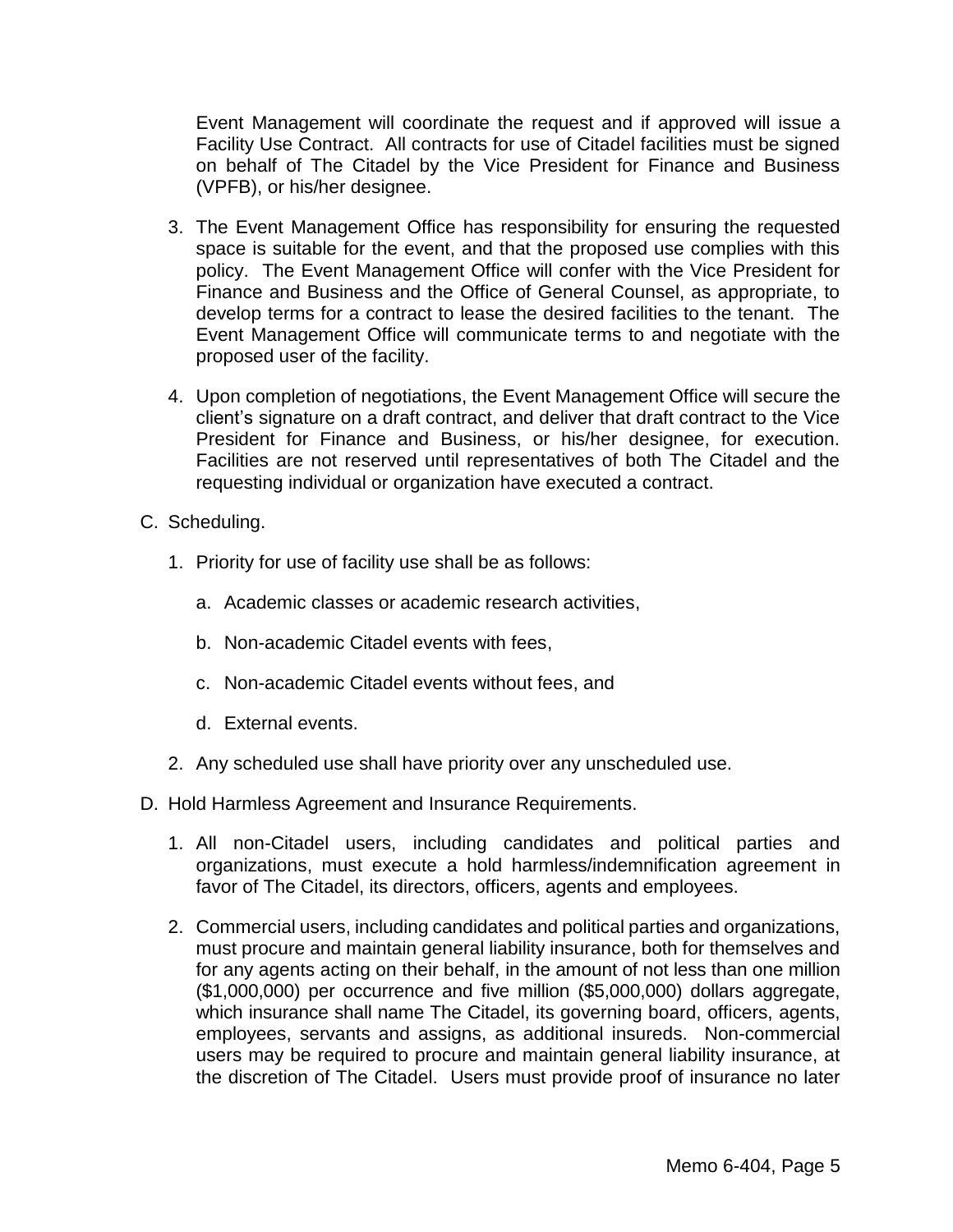than one (1) week after execution of the rental contract or five (5) days prior to the commencement date of the lease, whichever is sooner.

- 3. Only the President or his designee can reduce or waive the insurance requirement. Statements of self-insurance from other governmental agencies may be accepted in lieu of the insurance or hold harmless requirements.
- E. Fees.
	- 1. External. For-profit organizations and individuals will be billed the standard rental fee as determined by the Office of Event Management and all costs for damage caused during their use of Citadel facilities.
	- 2. Governmental agencies and non-profit (501(c)(3)) organizations will be billed the standard fee (less 25%) as determined by the Office of Event Management and all costs for damage caused during their use of Citadel facilities.
	- 3. Internal. Campus departments and recognized student organizations will be responsible for custodial and direct costs (excluding premium venues), as well as any and all costs for damage caused during their use of Citadel facilities. Premium venues (Holliday Alumni Center, Johnson Hagood Stadium (to include the Pearson Club Level and the Altman Center), and The Robert McCormick Beach Club of The Citadel) are charged the standard rate less 25%.
	- 4. Custodial and direct costs are billed at actual cost to The Citadel, as are costs incurred as a result of damages caused by use of Citadel facilities. Administrative costs are established annually by the Project Management Office in consultation with the Associate Vice President for Facilities and Engineering and Event Management Office. The costs are approved annually by the Fiscal Review Board (FRB). Only the President or his designee may reduce or waive the custodial, direct, and administrative costs required by this section.
- F. Sales and Solicitations.All commercial sales, solicitations, advertising or other commercial activity at Citadel facilities is strictly prohibited without prior authorization from The Citadel. Persons or entities wishing to use any Citadel facilities for sales and solicitation must fill out the online Sales and Solicitation [Form](http://www.citadel.edu/root/sales-and-solicitations-form) (see Annex D for format).
- G. Bulletin Boards and Other Postings. The Citadel prohibits posting of bills, advertisements or other materials on any College property other than in designated areas. Rules and Regulations for obtaining authorization for commercial sales and solicitation on The Citadel campus are published in [Memorandum 2-13,](http://www.citadel.edu/root/images/policies/7-006-posting-of-notices-pictures-signs-or-written-or-printed-material.pdf) Bulletin [Boards and Posting on The Citadel Campus.](http://www.citadel.edu/root/images/policies/7-006-posting-of-notices-pictures-signs-or-written-or-printed-material.pdf)
- H. Political Activities. Political activities are governed by Memorandum 7-110, [Political Activities on Campus](http://www.citadel.edu/root/images/policies/7-110-political-activities-on-campus.pdf) policy. Political campus organizations shall have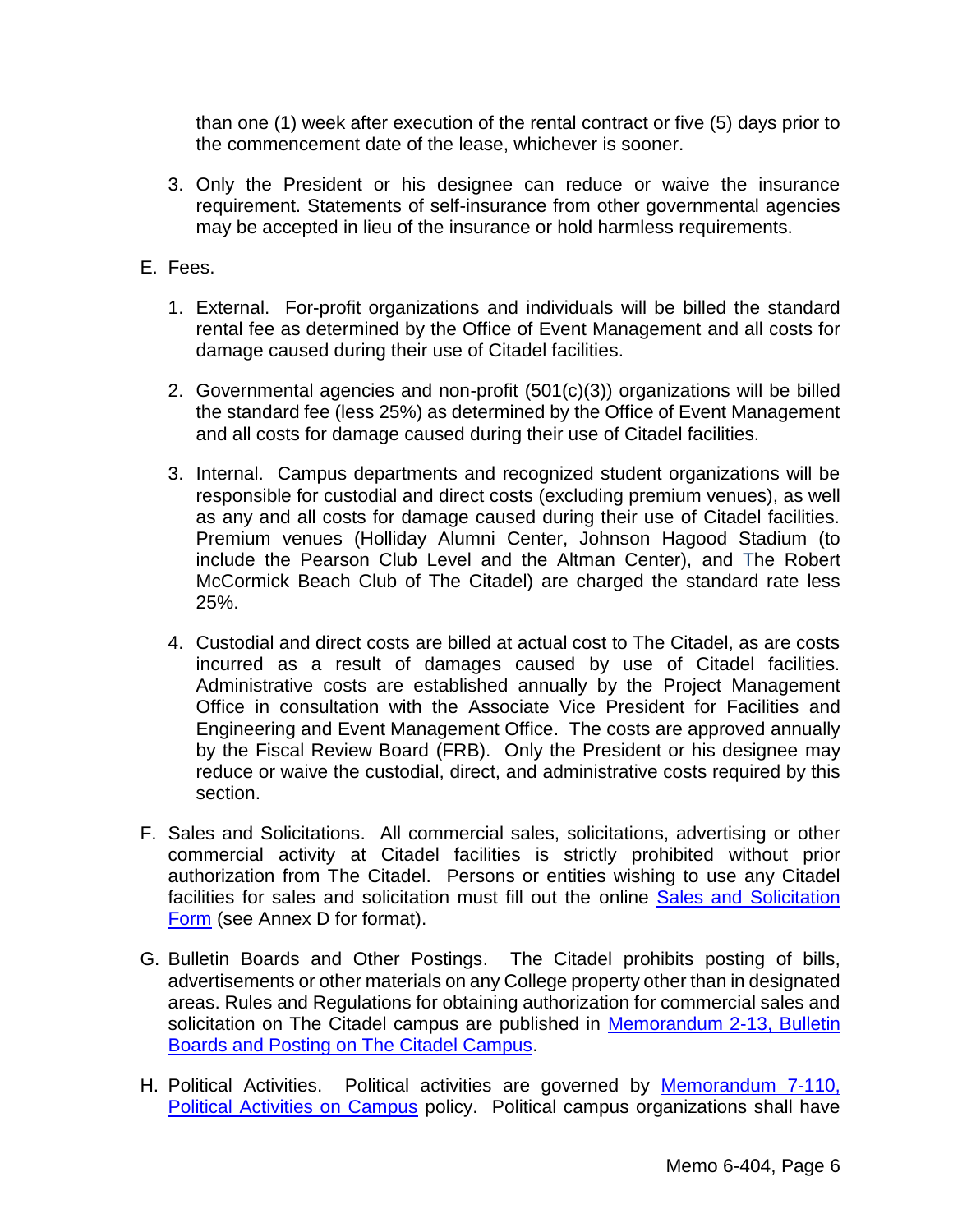access to selected College facilities on the same basis as all other campus organizations — in keeping with the rights of all members of the campus community to express political views. All political organizations are to be assessed the usual costs for the use of the facilities. A policy of nonpartisanship and neutrality will govern The Citadel at all times in its relationship with elected officials or persons campaigning for public office. The following guidelines will be followed:

- 1. Off-campus groups requesting rental of College properties, including those cosponsored by on-campus organizations for political activities, are required to include the following statement in all publicity: "This event (or publication) does not reflect an opinion or endorsement by The Citadel."
- 2. Citadel campus mail and e-mail will not be used to distribute political materials in any form. This applies to both members and nonmembers of the Citadel community.
- 3. Political campaign signs and handbills of candidates for public office, or for ballot initiatives or questions, are subject to the campus posting policy [\(Memorandum 2-13\)](http://www.citadel.edu/root/images/policies/7-006-posting-of-notices-pictures-signs-or-written-or-printed-material.pdf). Campus residents may only display political campaign signs and handbills of candidates inside their residences.
- 4. The Citadel will not sponsor or support political candidates, ballot initiatives or questions.
- 5. Candidates for public office and campaign organizations, regardless of their affiliation or non-affiliation with The Citadel, may rent campus grounds and facilities for campaign events. They will be treated as non-Citadel users and charged the full rental and related use fees applicable to the grounds or facilities they wish to use.
- 6. Candidates and campaign organizations may film, video tape, or shoot still photos on The Citadel campus subject to [Memorandum 7-1,](http://www.citadel.edu/root/images/policies/7-001-photography-filming-and-videography-on-campus.pdf) Photography, [Filming and Videography on Campus,](http://www.citadel.edu/root/images/policies/7-001-photography-filming-and-videography-on-campus.pdf) but may not express or imply an endorsement by The Citadel.
- I. Catering. For the purpose of reducing the risk of liability and maintaining quality, food safety and control, all food sold and provided on campus must be supplied by The Citadel's foodservice contractor. Exceptions may be made only upon approval by the President or his designee. Catering is accessible through the Sodexo online [CaterTrax s](https://thecitadel.catertrax.com/shopportal.asp?pageid=59&pageref=Flavours&intOrderID=&intCustomerID=)ite.
- J. Alcohol.
	- 1. Individuals or groups who wish to consume alcohol at any event must complete and submit an online request for [Registration for Events with Alcohol](http://www.citadel.edu/root/events-with-alcohol-form) form (see [Annex E](#page-18-0) for format), and submit it at least fourteen (14) days in advance of the requested use. All registrations must be approved by both Public Safety and the Senior Vice President for Operations and Administration.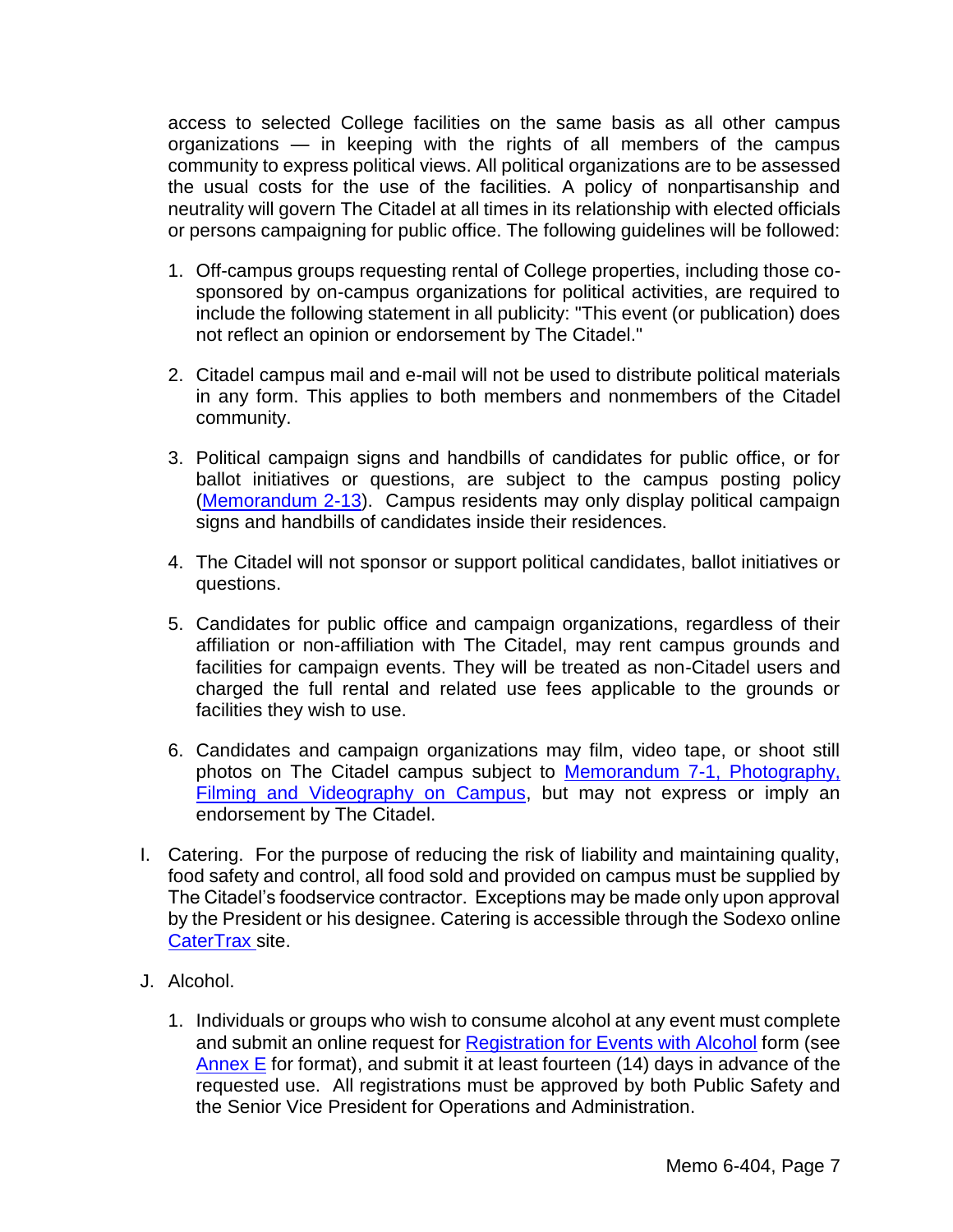- 2. All alcoholic beverage service must be provided by The Citadel, through its foodservice contractor. Organizations will be charged at current rates, and service will be in accordance with South Carolina law.
- 3. Citadel Public Safety must be notified of the date and time of all events at which alcohol service is to be provided. Citadel Public Safety will determine and provide the appropriate level of security coverage, and the leasing individual or organization will be responsible for all costs associated with that coverage.
- 4. All events with alcoholic beverage service must be substantially food related and include the availability of alternate beverages.
- 5. Drunkenness, vandalistic, or disruptive behavior associated with service of alcoholic beverages is not an acceptable norm of conduct on The Citadel campus and can result in termination of the facility use contract as well as denial of future use privileges. The Citadel reserves the right, without penalty, to refuse service of alcoholic beverages to an individual or to discontinue service at a function if, in its opinion, it is in the best interest of The Citadel.
- 6. Any member of the Citadel community found to be in violation of The Citadel alcohol policy shall be subject to disciplinary actions by the appropriate Citadel office.
- 7. Any exceptions to these guidelines must be made by the President.
- K. Security. There will be no Department of Public Safety charges to the user when security needs can be met through the use of assigned duty personnel. Pursuant to the criteria set forth in [Annex](#page-20-0) F. The Citadel's Department of Public Safety (PSAF) will conduct a security assessment based on information provided through event registration and such other information as PSAF may obtain.
	- 1. In consultation with General Counsel, PSAF will assess security needs based on objective and credible evidence of specific risks, and not on assessment of the viewpoints, opinions, or anticipated expression of event speakers, sponsors, participants, community, or performers. Permissible factors for consideration include but are not limited to: (a) the proposed location of the event, (b) the estimated number of participants, (c) the time of the day that the event is to take place, (d) the date and day of the week of the event, (e) the proximity of the event to other activities or locations that may interfere, obstruct, or lessen the effectiveness of the security measures being implemented, (f) the resources needed to secure the event, (g) the anticipated weather conditions, (h) the estimated duration of the event, and (i) any similar viewpoint- and content-neutral considerations relevant to assessment of security needs.
	- 2. PSAF will make security recommendations that, in PSAF's professional judgment, will address security threats identified as a result of the evaluation conducted pursuant to subpart B above. Recommended security measures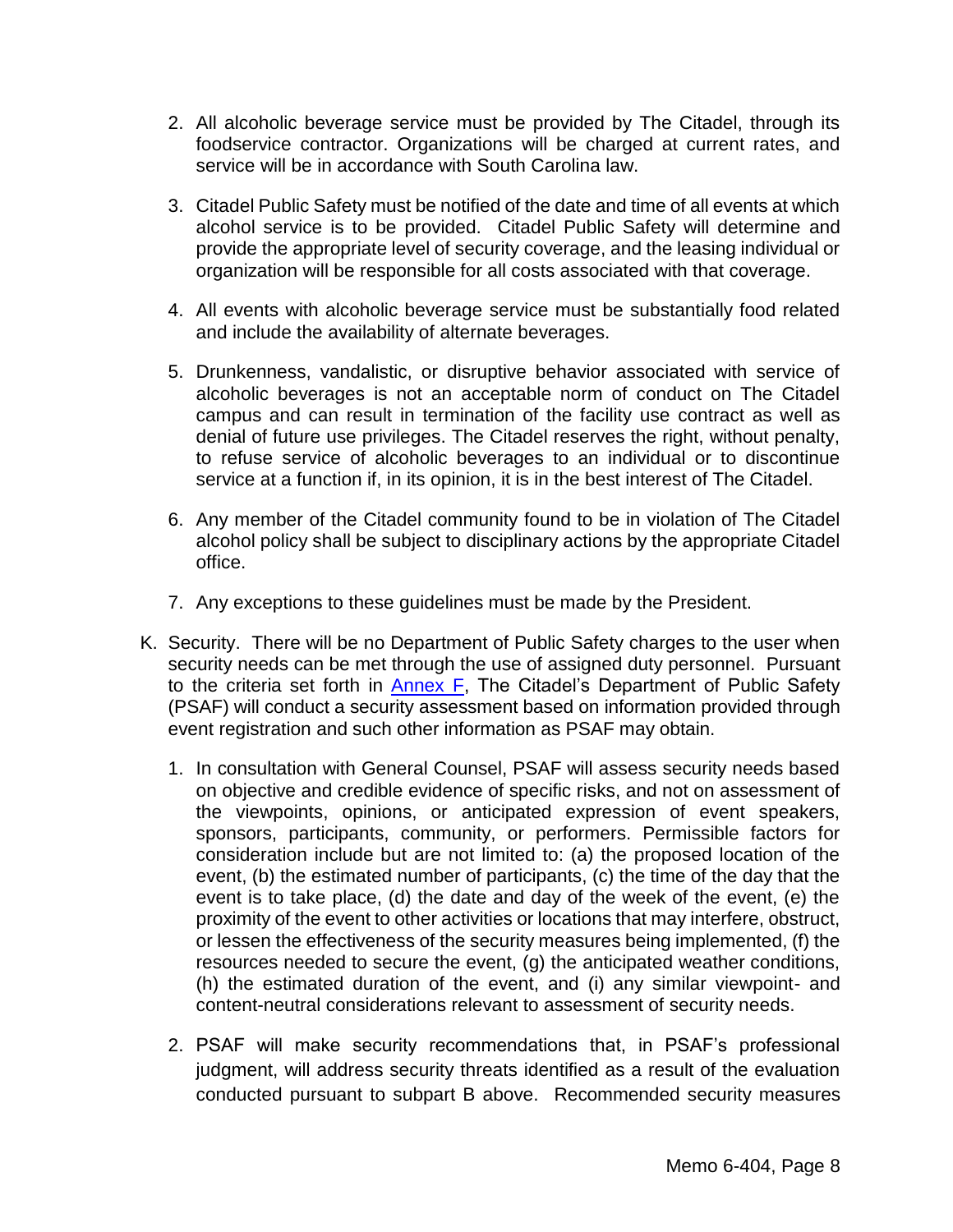may include, but are not limited to, adjusting the venue, date, and/or time of the event; providing additional law enforcement; imposing controls or security checkpoints; and creating buffer zones around the venue. The goals of PSAF's security recommendations will be to:

- a. Minimize risks to the health and safety of the event participants and audience;
- b. Minimize risks to the campus and surrounding community;
- c. Maximize the ability of the event sponsors to successfully hold the event; and
- d. Protect the exercise of rights of free expression by the event sponsors, participants, and community.
- 3. If PSAF determines the event has substantial security needs, the host organization must schedule a security assessment meeting with PSAF no later than four weeks prior to the event date. The meeting may include, as necessary, a staff member from Facilities and Engineering; Event Management; Campus Operations.
- 4. Should the event sponsors and PSAF be unable to agree on implementation of security measures or recommendations, the event sponsor may submit an appeal to the Senior Vice President for Operations & Administration or his designee for final determination. The Senior Vice President for Operations & Administration or his designee may determine the security measures required for the event based on PSAF's security assessment. The goals of that determination will be to:
	- a. Minimize any identified threat to health and safety of the event participants and audience;
	- b. Minimize any identified threat to the campus and surrounding community;
	- c. Maximize the ability of the event sponsors to successfully hold the event; and
	- d. Protect the exercise of rights of free expression by the event sponsors, participants, and community.

Implemented security measures may include, but are not limited to, adjusting the venue, date, and time of the event; providing additional law enforcement presence at the event; imposing controls or security checkpoints at the event; and creating buffer zones around the event venue; the Senior Vice President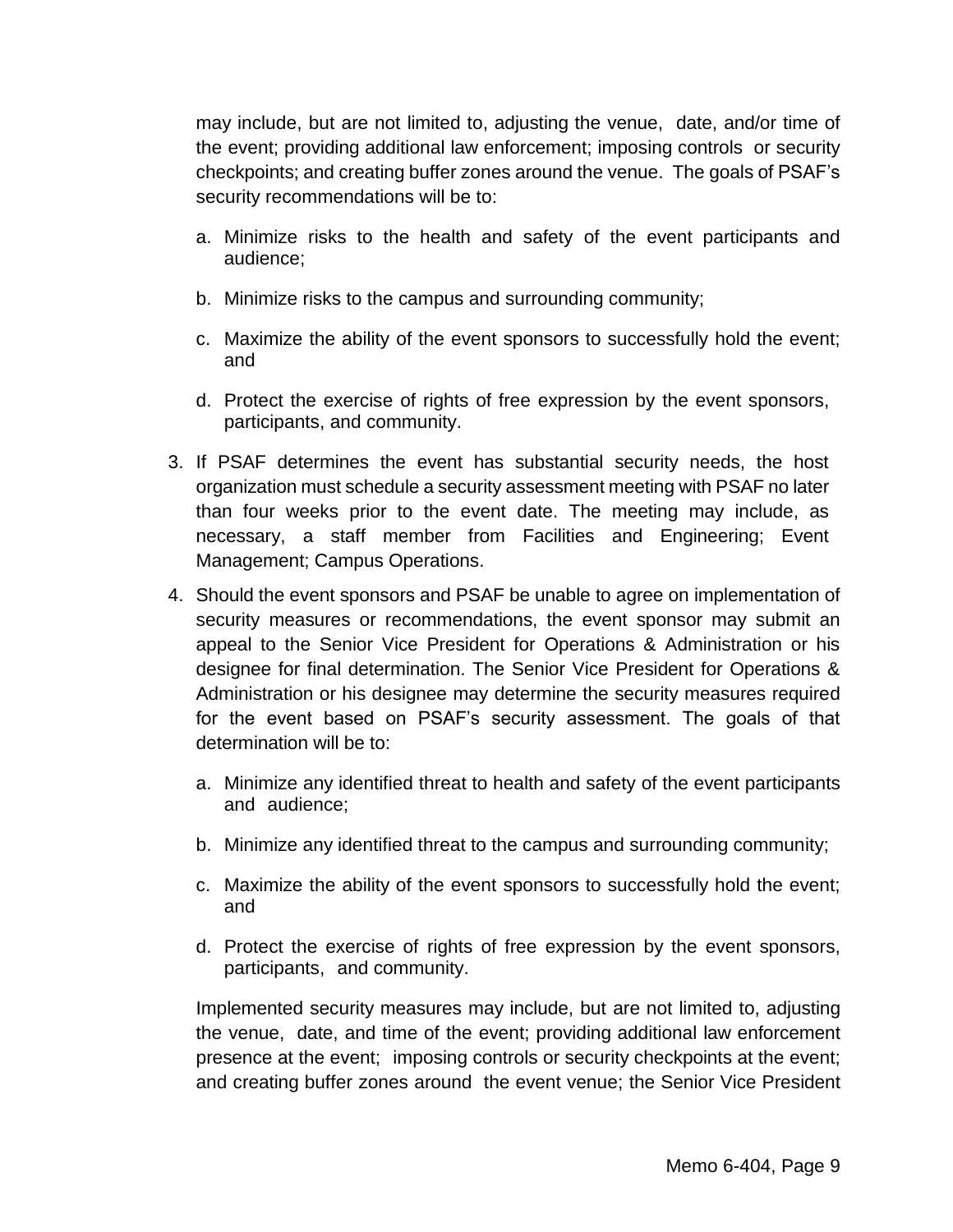for Operations & Administration or his designee will provide the event sponsor with a written explanation of the reasons for his or her final decision.

- 5. If during an event an imminent threat to safety or property arises, avoidance or minimization of which requires termination of the event, authority to terminate the event rests with the senior civilian administrator designated to oversee law enforcement operations. If no senior administrator is present or available, authority is delegated to the highest-ranking PSAF officer at the event.
- 6. The event sponsors must agree to reimburse costs of basic event security provided by PSAF. Security fees will be based on standard, approved, and published recharge rates for PSAF or other security personnel and for any associated equipment costs or rentals. The number of personnel and amount and type of equipment charged will be based on assessment including but not limited to the following criteria:
	- a. Event venue, including venue size, location, number of entrances and exits to be staffed;
	- b. Time of day;
	- c. Number of expected attendees;
	- d. Whether entrances will be controlled and whether tickets will be sold;
	- e. Whether the event will be open and/or advertised to non- affiliates of The Citadel;
	- f. Whether alcohol will be served;
	- g. Whether there will be sales of food, beverages, or other items and whether cash handling will occur;
	- h. Whether event performers / attendees come with personal security teams or details that require PSAF liaisons; and
	- i. Whether event sponsors or event performers request additional security measures.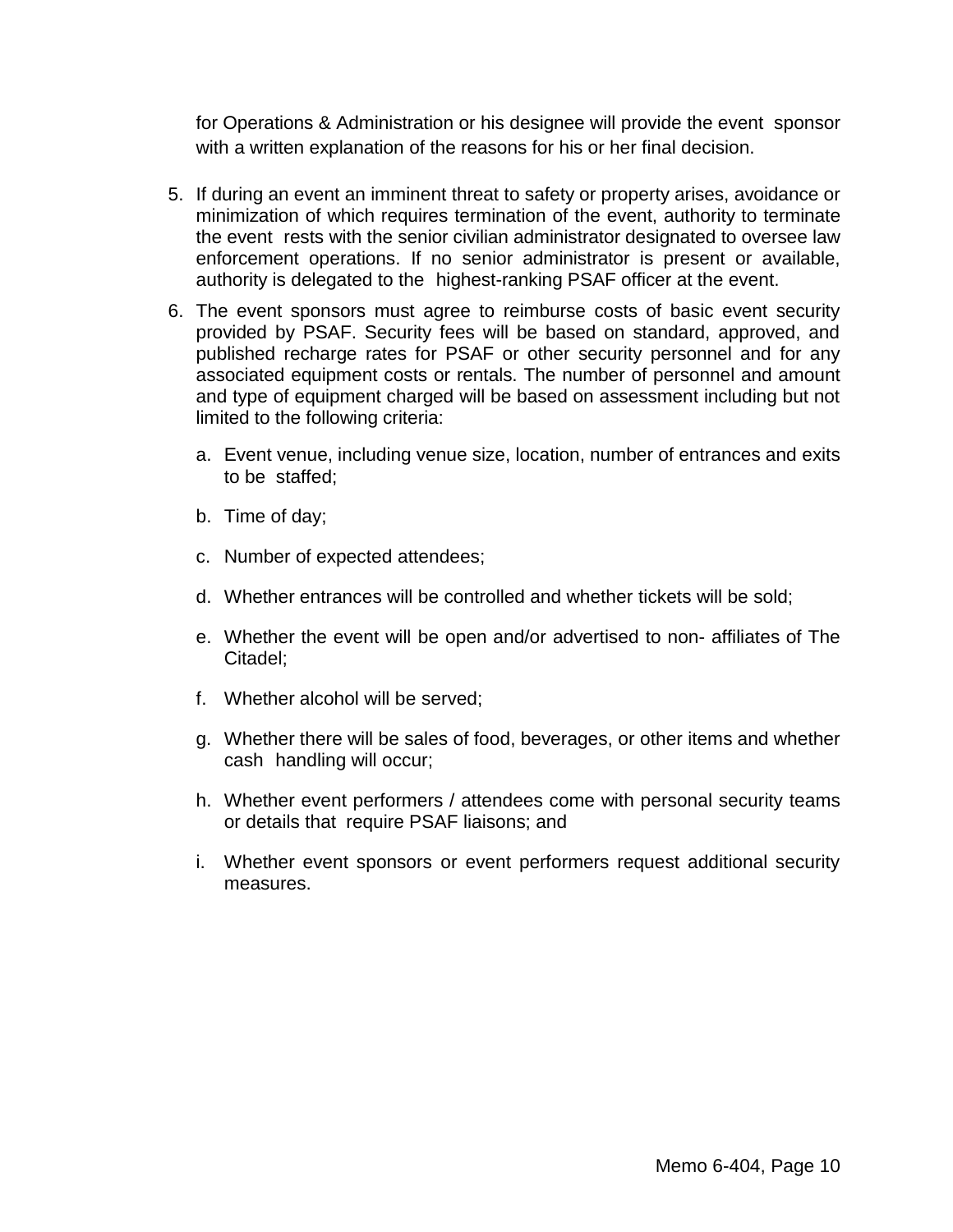## **5. COMPLIANCE**

Failure to comply with these policies may result in cancellation of the event and/or disqualification from use of facilities in the future. Any employee or student who does not comply with this policy may face disciplinary action.

#### **6. NOTES**

#### **A. Dates of Official Enactment and Amendments:**

Approved by the Senior Vice President for Operations and Administration on 9 November 2017.

Non-substantive change: addition of weddings and funerals as exceptions in paragraph 4A, sub-paragraph 4 on page 3.

#### **B. Responsible Department:**

Project Management Office

#### **C. Responsible Official:**

Director, Project Management Office

#### **D. Cross References:**

[Memorandum 2-13, Bulletin Boards and Posting on The Citadel Campus](http://www.citadel.edu/root/images/Policies/7-006-posting-of-notices-pictures-signs-or-written-or-printed-material.pdf)

[Memorandum 2-110,](http://www.citadel.edu/root/images/Policies/2-110-protection-of-minors-policy.pdf) Protection of Minors

Memorandum 2-1, [Policy on Contracting Authority for the College](http://www.citadel.edu/root/images/Policies/2-001-contracting-authority-for-the-college.pdf)

Memorandum 7-110, [Political Activities on Campus](http://www.citadel.edu/root/images/Policies/7-110-political-activities-on-campus.pdf)

Memorandum 7-1, [Photography, Filming and Videography on Campus](http://www.citadel.edu/root/images/Policies/7-001-photography-filming-and-videography-on-campus.pdf)

[Human Resources, Solicitation and Distribution](http://www.citadel.edu/ROOT/hr-policies-procedures/178-human-resources/20351-policies-procedures-solicitation-distribution)

#### **7. RESCISSION**

Memorandum 6-404, Use of Citadel Facilities, dated 30 October 2017, 5 November 2015, Memorandum 2-4, Use of Citadel Facilities, dated 7 August 2009, and all previous versions are rescinded.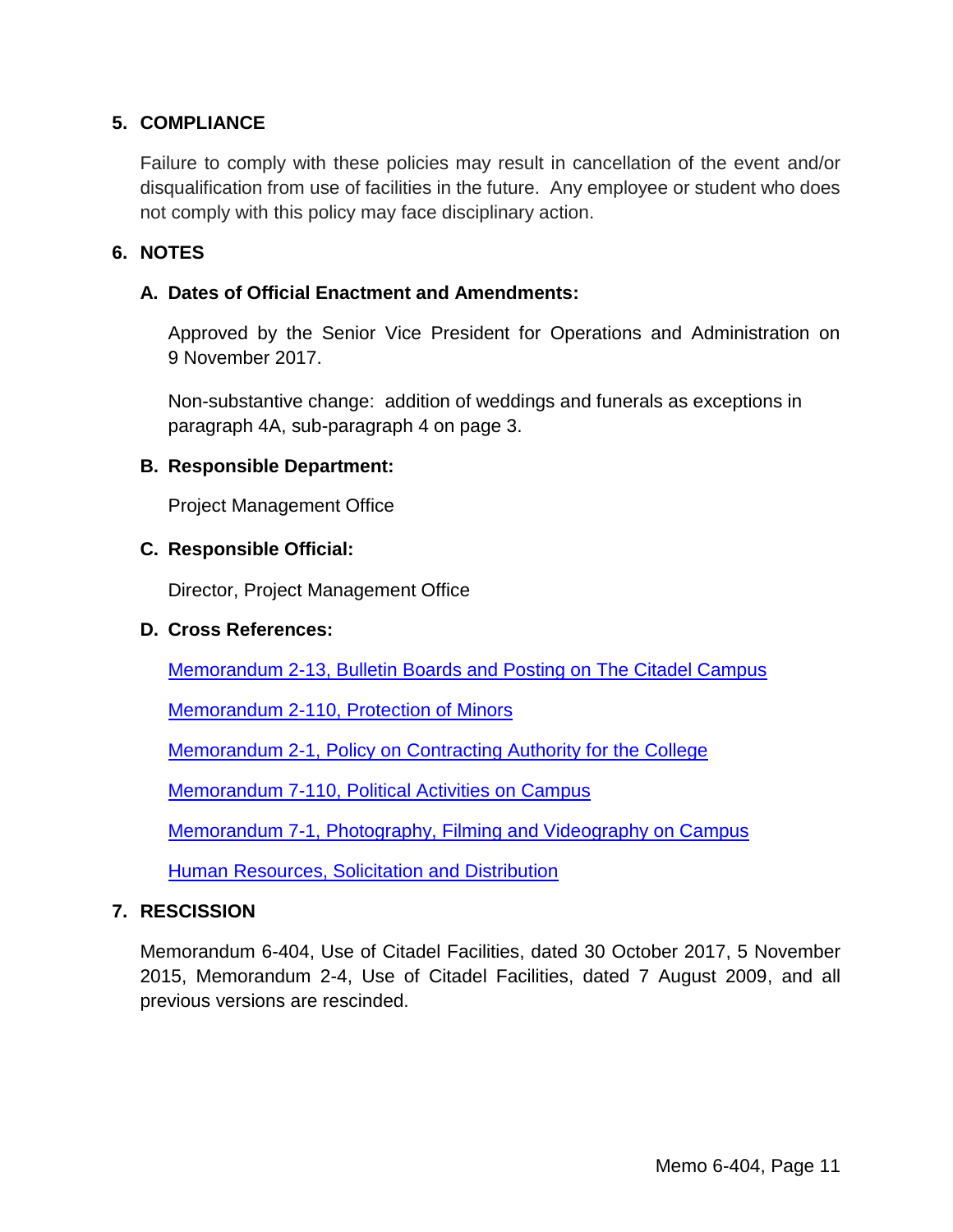#### **8. REVIEW**

Review this policy on an annual basis.

FOR THE PRESIDENT:

//Signed, TGP, 9 November 2017// OFFICIAL THOMAS G. PHILIPKOSKY Colonel, USAF, Retired Senior Vice President for Operations and **Administration** 

Attachments:

[Annex A,](#page-12-0) Facility and Coordinating Facility Official Chart

[Annex B,](#page-13-0) Periods of Critical Academic and Leadership Achievement

[Annex C,](#page-14-0) Online Event Inquiry Form

[Annex D,](#page-16-0) Sales and Solicitation Form

[Annex E,](#page-18-0) Registration for Events with Alcohol Form

**[Annex F,](#page-20-0) The Citadel Event Risk Grid**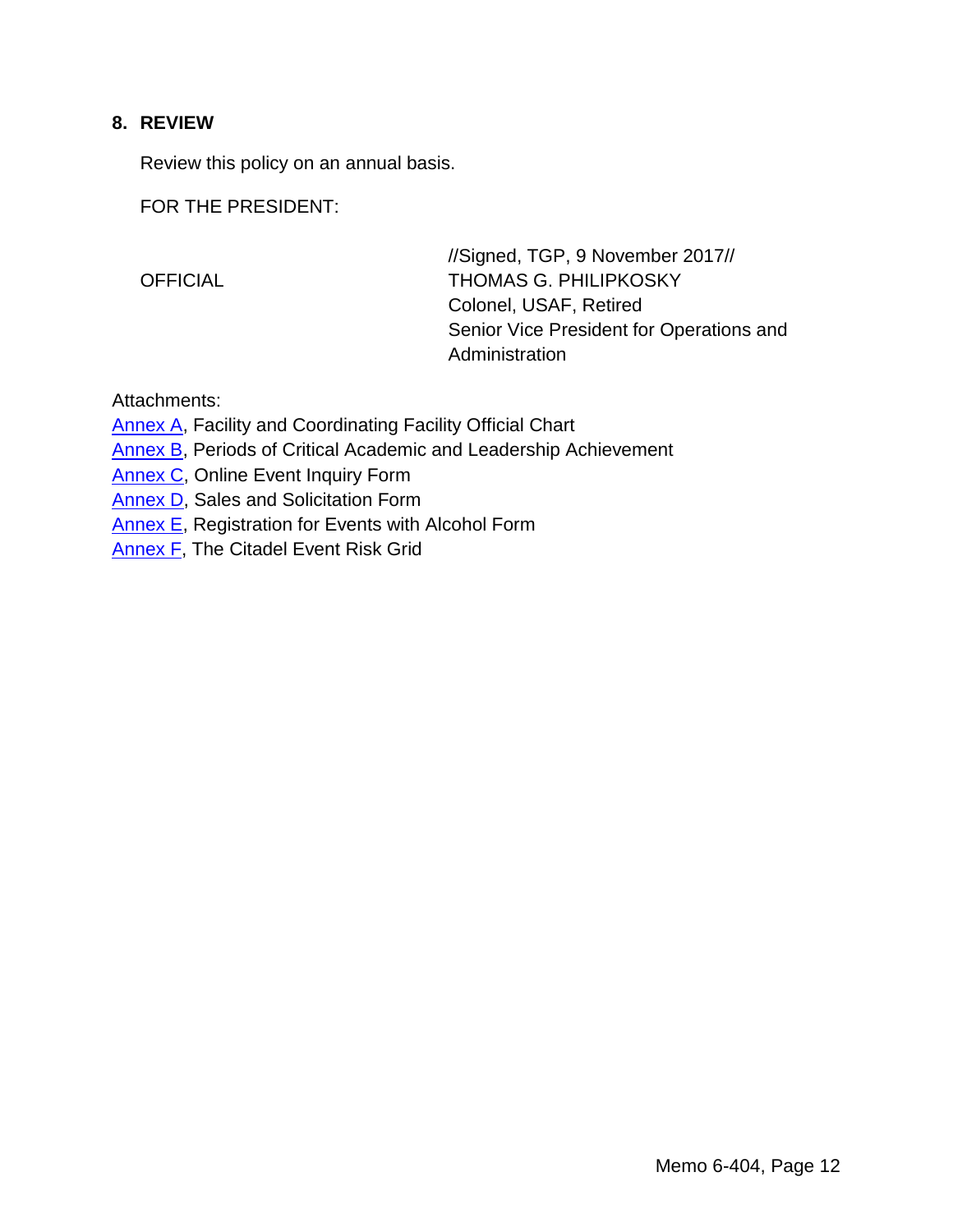## **Annex A**

## <span id="page-12-0"></span>**Citadel Facilities Available for Use by Individuals and Groups Not Affiliated With The Citadel**

Set forth below is a list of facilities owned, leased or under the authority of The Citadel that may be used by individuals and groups that are not affiliated with The Citadel in accordance with the Use of Citadel Facilities policy. Please note that each facility has its own rules and regulations, rental costs, and other requirements. To obtain these details, you must contact the Coordinating Facility Official for the facility noted below.

| <b>Facility</b>                                                                                                                                                                                                                                                                                                                                 | <b>Coordinating</b><br><b>Facility Official</b> | Telephone                 | E-mail                           |
|-------------------------------------------------------------------------------------------------------------------------------------------------------------------------------------------------------------------------------------------------------------------------------------------------------------------------------------------------|-------------------------------------------------|---------------------------|----------------------------------|
| The Citadel Beach House                                                                                                                                                                                                                                                                                                                         | Director of Event<br>Management                 | (843) 953-0467/<br>2665   | reservations@citadel.<br>edu     |
| Holliday Alumni Center                                                                                                                                                                                                                                                                                                                          | Director of<br>Alumni Affairs                   | (843) 953-7696            | thomas.mcalister@cit<br>adel.edu |
| Johnson Hagood Stadium,<br>Altman Athletic Center, Pearson<br>Club Lounge, McAlister Field<br>House, College Park, WLI<br>Soccer Field, Maybank Triplets<br>Athletic Complex, Inouye<br>Marksmanship Hall, O. Perry<br>Earle, Jr. Tennis Center,<br>football practice field, wrestling<br>practice area, Seignious Hall<br>weight training room | Director of Event<br>Management                 | $(843)$ 953-0467/<br>2665 | reservations@citadel.<br>edu     |
| <b>Summerall Chapel</b>                                                                                                                                                                                                                                                                                                                         | Chaplain                                        | (843) 953-6572            | leftern@citadel.edu              |
| Buyer Auditorium, Mark Clark<br>Hall Reception Room, MCH<br>Room 228, MCH Room 230                                                                                                                                                                                                                                                              | Department of<br><b>Cadet Activities</b>        | (843) 953-7775            | bryan.dukes@citadel.<br>edu      |
| Classrooms, Multi-purpose<br>rooms, and Auditoriums Bond<br>Hall, Byrd Hall, Capers Hall,<br>Daniel Library, Deas Hall,<br>Duckett Hall, Grimsley Hall,<br>LeTellier Hall, & Jenkins Hall                                                                                                                                                       | Director of Event<br>Management                 | (843) 953-0467/<br>2665   | reservations@citadel.<br>edu     |
| <b>Regimental Commander's</b><br>Riverview Room (Coward Hall),<br><b>Summerall Field</b>                                                                                                                                                                                                                                                        | Director of Event<br>Management                 | (843) 953-0467/<br>2665   | reservations@citadel.<br>edu     |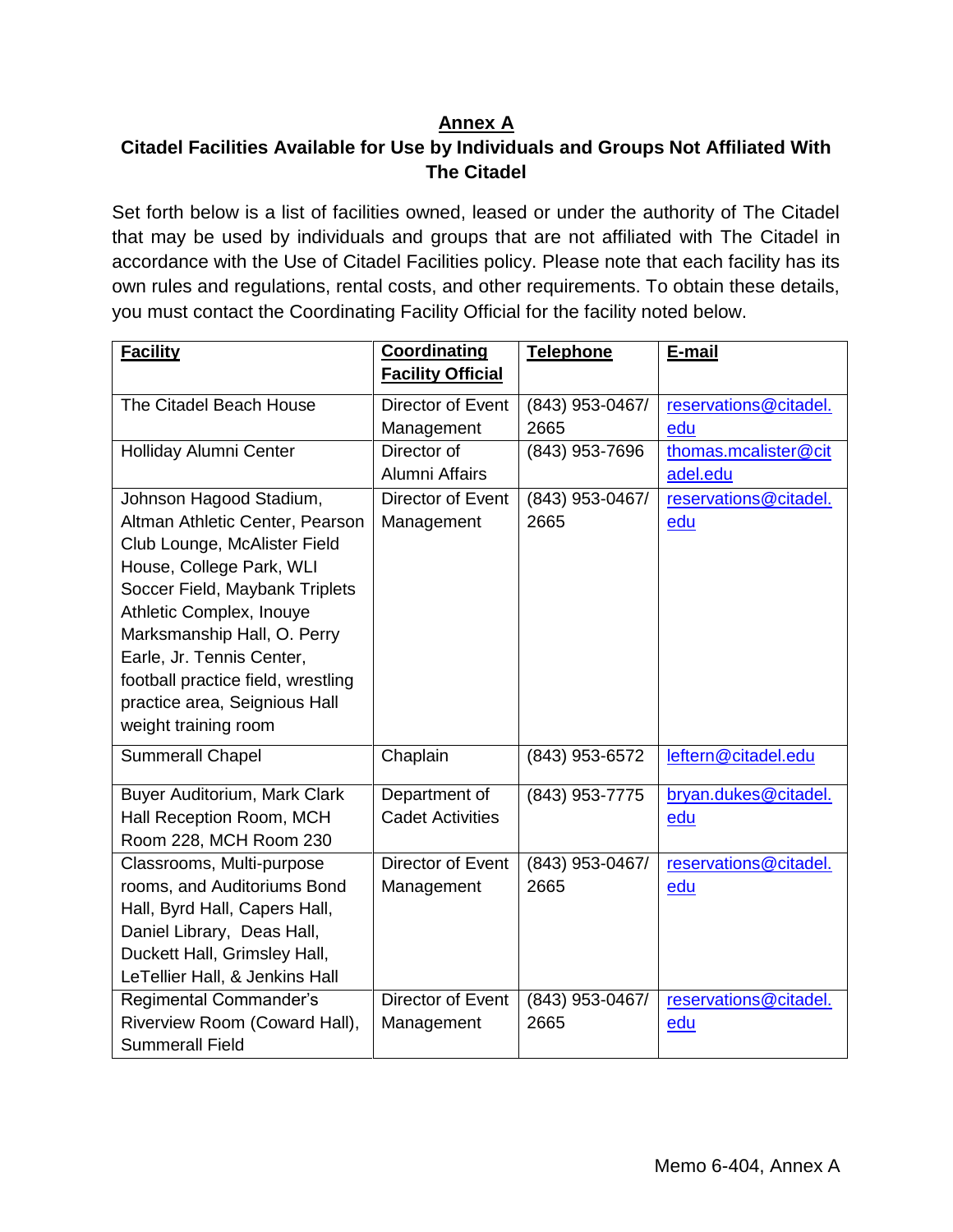**Annex B Periods of Critical Academic and Leadership Achievement**

<span id="page-13-0"></span>

| <b>Title</b>                                                      | <b>Start Date</b>                                 | <b>End Date</b>                        |
|-------------------------------------------------------------------|---------------------------------------------------|----------------------------------------|
| Matriculation                                                     | 15 Calendar Days Prior to<br>Event                | Monday after the event                 |
| Parents' Day                                                      | 1 Calendar Day Prior to Event                     | Monday after the event                 |
| Leadership Day (South<br>Carolina Corps of Cadets -<br>SCCC)      | 1 Calendar Day Prior to Event                     | Monday after the event                 |
| Homecoming                                                        | 1 Calendar Day Prior to Event                     | Monday after the event                 |
| <b>Fall Exams</b>                                                 | Monday after Thanksgiving                         | End of Fall term                       |
| Leadership Symposium                                              | 1 Calendar Day Prior to Event                     | Monday after the event                 |
| Corps Day                                                         | 1 Calendar Day Prior to Event                     | Monday after the event                 |
| <b>Recognition Day</b>                                            | 1 Calendar Day Prior to Event                     | Monday after the event                 |
| <b>Graduation (SCCC and</b><br>Citadel Graduate College -<br>CGC) | 10 Calendar Days Prior<br>(includes Spring Exams) | End of Graduation SCCC /<br><b>CGC</b> |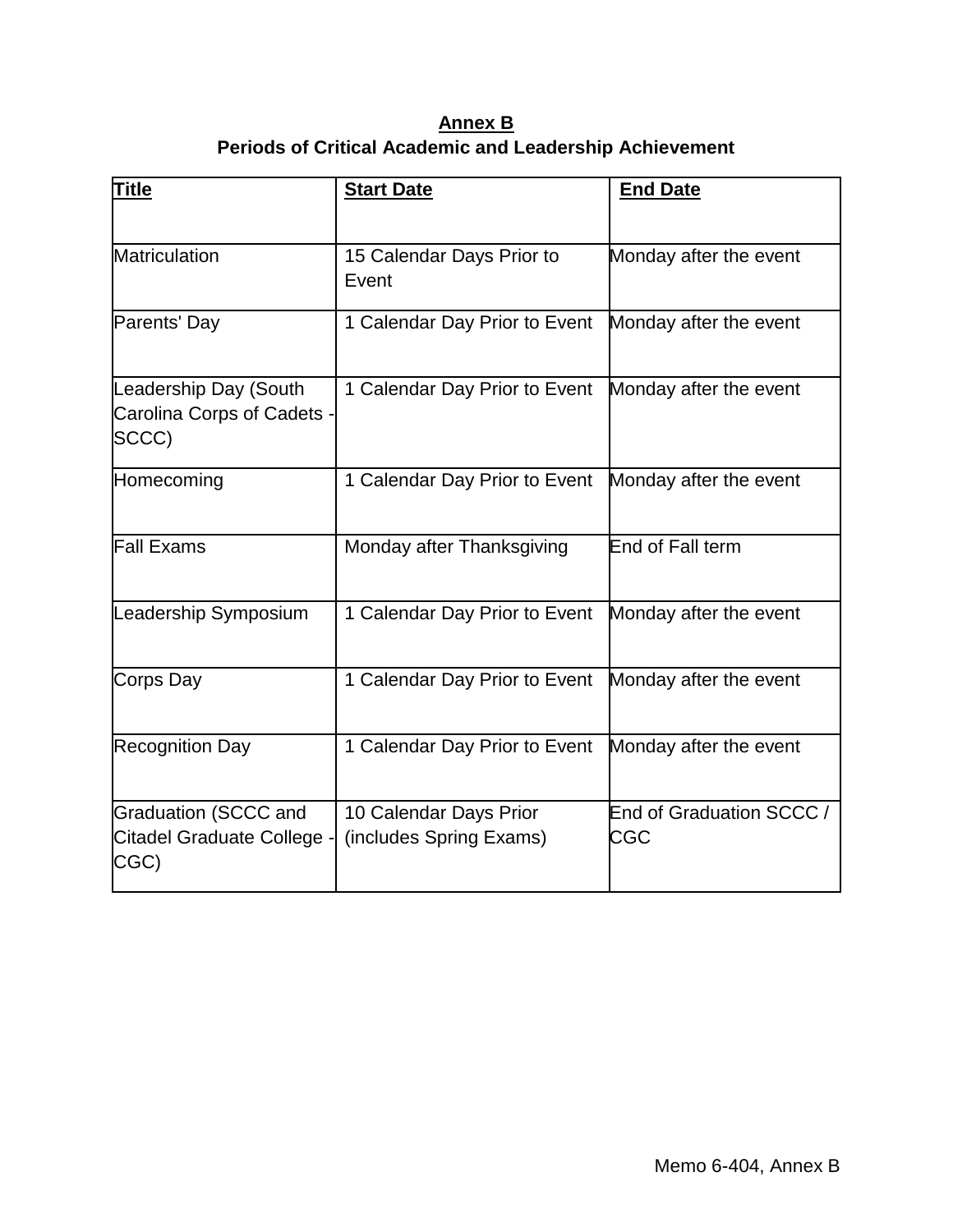## **Annex C Online Event Inquiry Form**

# <span id="page-14-0"></span>Online Event Inquiry

Please complete as much information as possible.

\* Required

Name \*

Your answer Email \*

Your answer Phone number \*

Your answer What Type of Event Are You Planning? \*

- o Wedding Ceremony or Reception
- o Meeting, Conference or Corporate Event
- o Cadet or Citadel-Related Event
- o Community or Non-Profit Event
- o Athletic Event
- o Day or Overnight Camp
- o Family/Social Event

o Other:

## Preferred Date

MM DD YYYY

**/ /**

## Catering or Audio Visual Requirements

## Your answer

Are you Interested in Specific Venues?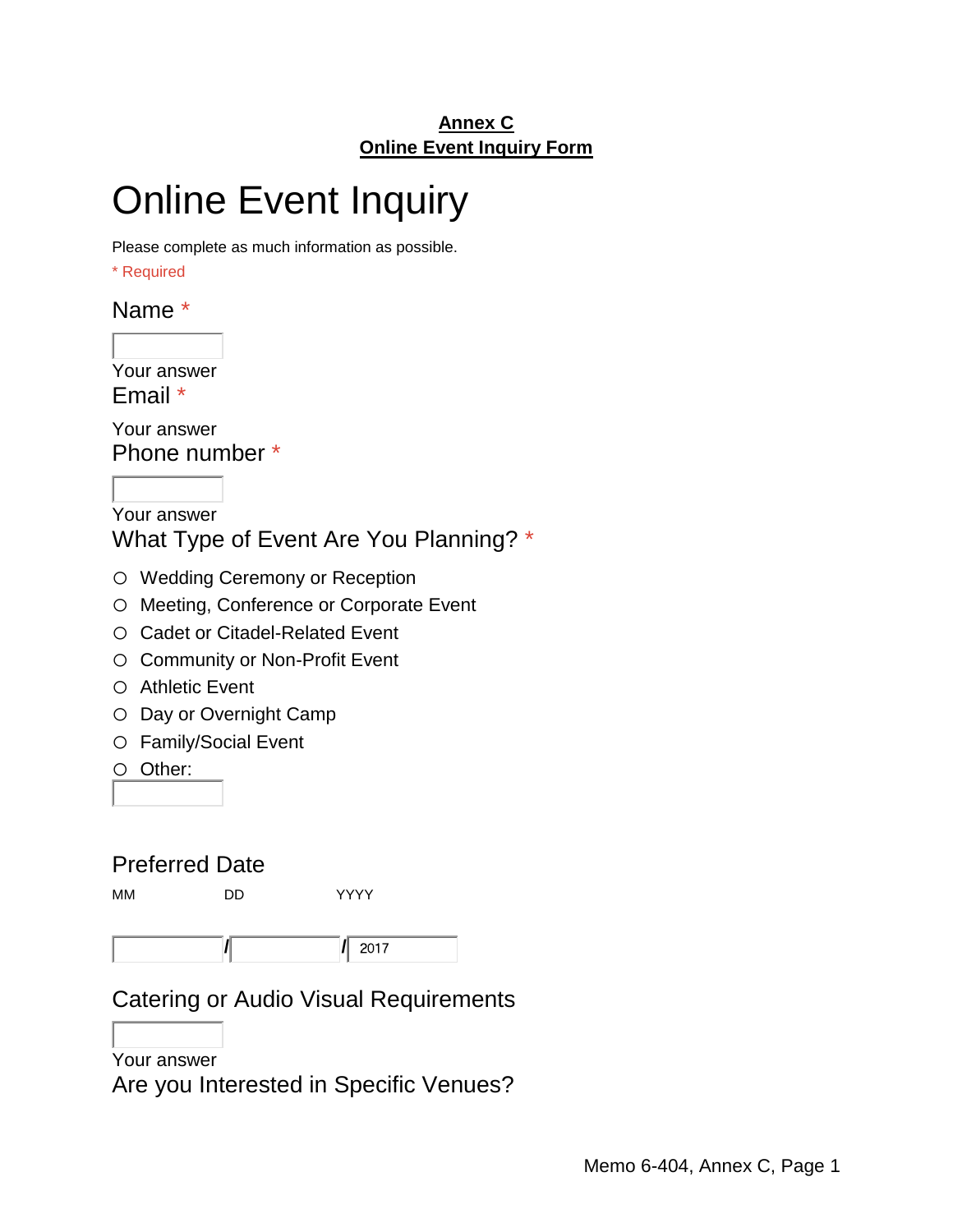| $\Box$ Academic Classrooms or Auditoriums |  |
|-------------------------------------------|--|
|-------------------------------------------|--|

- $\Box$  Athletic Fields or Training Rooms
- $\Box$  The Altman Center
- $\square$  Buyer Auditorium
- $\Box$  The Citadel Beach Club

## $\square$  Daniel Library

- $\square$  The Holliday Alumni Center
- $\square$  Johnson Hagood Stadium
- $\Box$  McAlister Field House
- The Pearson Club Level at Johnson Hagood Stadium
- The Regimental Commanders' Riverview Room
- $\square$  Summerall Chapel

 $\Box$  Other:

## Estimated Attendance \*

Your answer

Please Provide Additional Details and a Brief Description of the Event.

Your answer

| ,,,,,, |
|--------|
|        |
|        |

SUBMIT

Never submit passwords through Google Forms.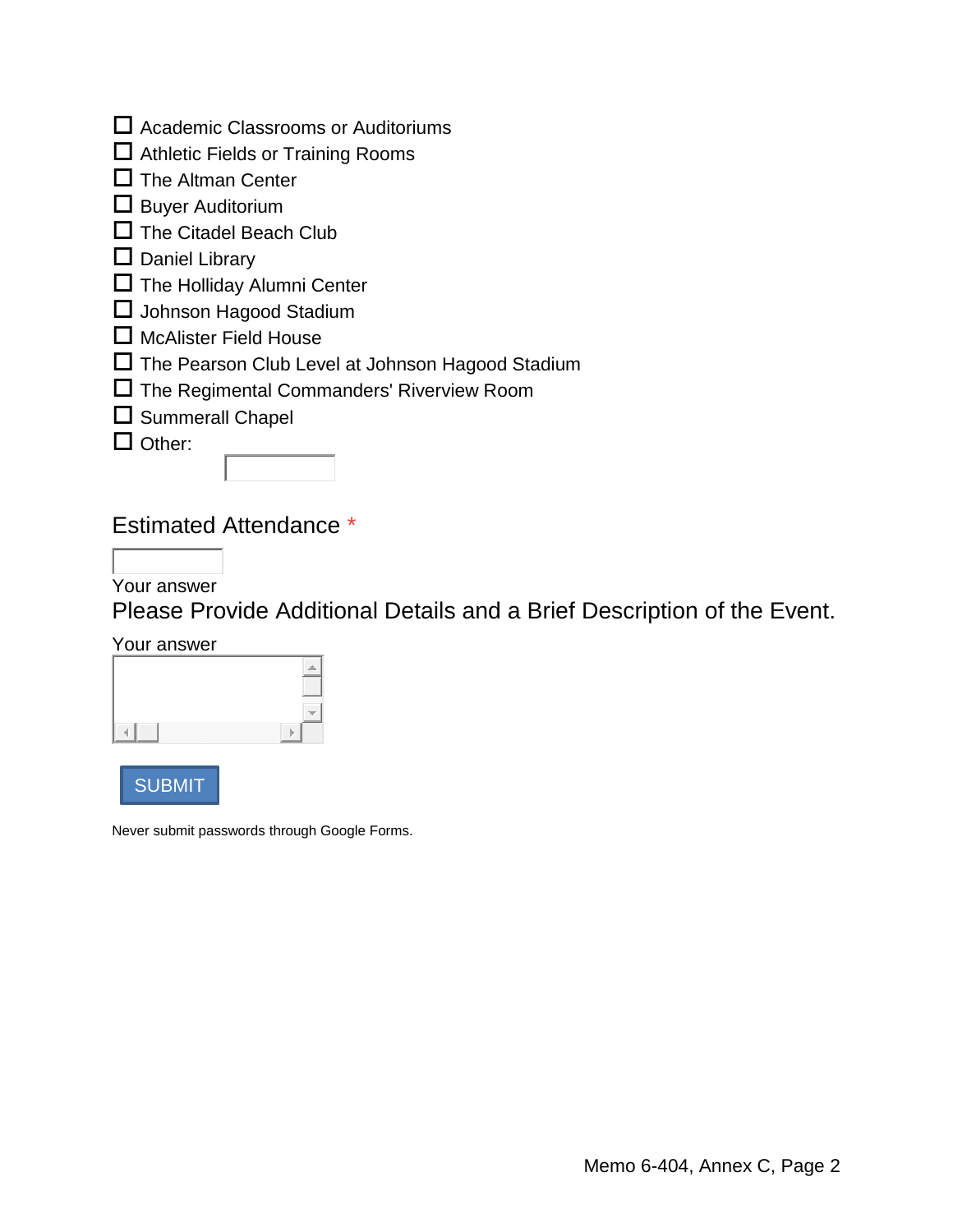### **Annex D Sales and Solicitations Form**

## <span id="page-16-0"></span>Sales and Solicitations Form

External organizations should contact Event Management Services at (843) 953-0467 to reserve space for sales and solicitations prior to completing the request below.

Citadel organizations should reserve space for sales and solicitations through EMS Campus and note the reservation number below.

#### **EMS Campus Reservation Number**

**Organization** (\*)

**Address** (\*)

**Contact Name** (\*)

**Phone Number** (\*)

**Email Address** (\*)

**Sale Date (start)** (\*)

**Sale Date (end)** (\*)

**Start Time** (\*)

**End Time** (\*)

**Location** (\*)

Memo 6-404, Annex D, Page 1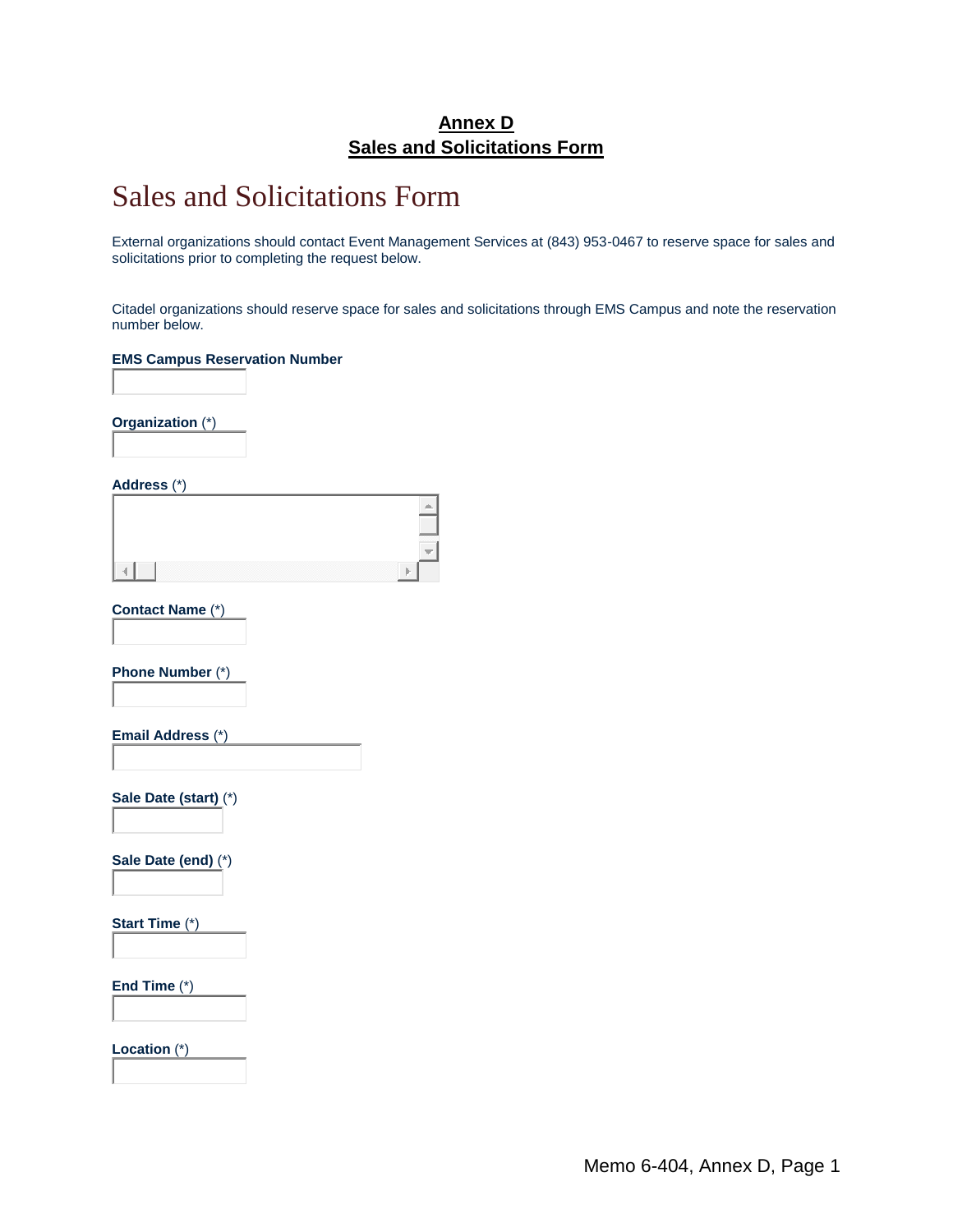#### **Sponsoring Citadel Organization** (\*)

|  |  | Sale Item or Service (Check All That Apply) (*) |  |  |
|--|--|-------------------------------------------------|--|--|

 $\Box$ T-shirts

П Memorabilia

П Food

П

П Service

Books (include title, author, and # of copies in the description below)

#### **Sale Item or Service Description** (\*)

|  |  |                                                                                                                | . |  |
|--|--|----------------------------------------------------------------------------------------------------------------|---|--|
|  |  | - 1999년 - 대한민국의 대한민국의 대한민국의 대한민국의 대한민국의 대한민국의 대한민국의 대한민국의 대한민국의 대한민국의 대한민국의 대한민국의 대한민국의 대한민국의 대한민국의 대한민국의 대한민국 |   |  |

#### **Target Audience (Check All That Apply)** (\*)

- П Corps of Cadets
- П Faculty and Staff
- П CGC Students
- П General Public

#### **Special Requests**

| ------- |  |
|---------|--|

#### **Please Review** (\*)

П I certify that I have read the Sales and Solicitations section of the Facility Use Policy and assume responsibility for my organization while selling goods or services on the campus of The Citadel.

Reset Form Submit Form  $\overline{\phantom{a}}$ 

Memo 6-404, Annex D, Page 2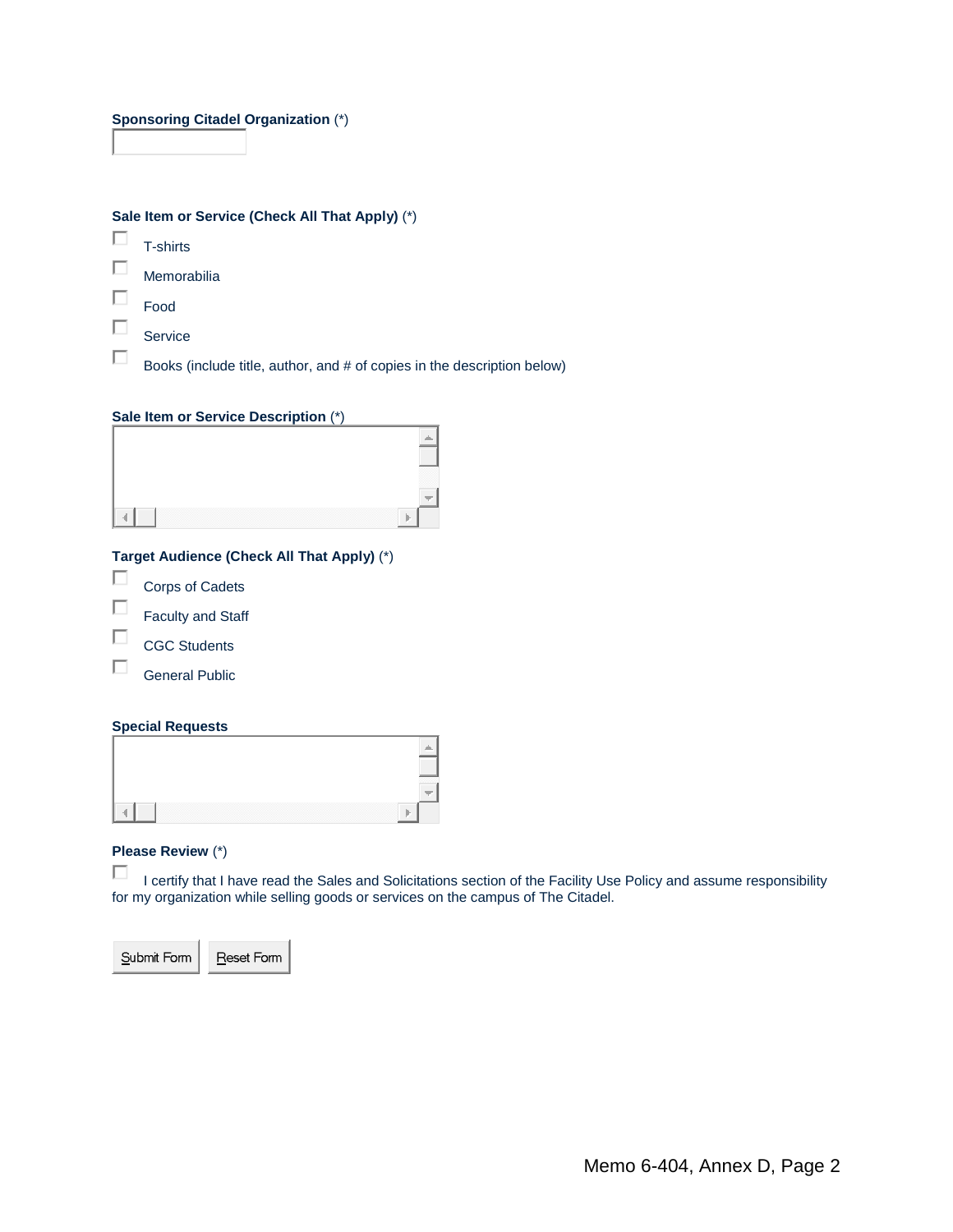## **Annex E Registration for Events with Alcohol Form**

## <span id="page-18-0"></span>Registration for Events with Alcohol

This form is required for registration of all events at Citadel facilities where alcohol is present.

**Event Name** (\*)

**Location** (\*)

**Department** (\*)

**Date of Event with Alcohol** (\*)

**Start Time** (\*)

**End Time** (\*)

**Estimated Attendance** (\*)

**EMS Reservation Number** (\*)

**Event Description** (\*)

| ______<br>. |
|-------------|
|             |
|             |

**Attendees (Check All That Apply)** (\*)

- П Corps of Cadets (Under 21)
- П Corps of Cadets (Over 21)
- П Children

 $\Box$ CGC Students

П Faculty / Staff

 $\Box$ General Public (Invited)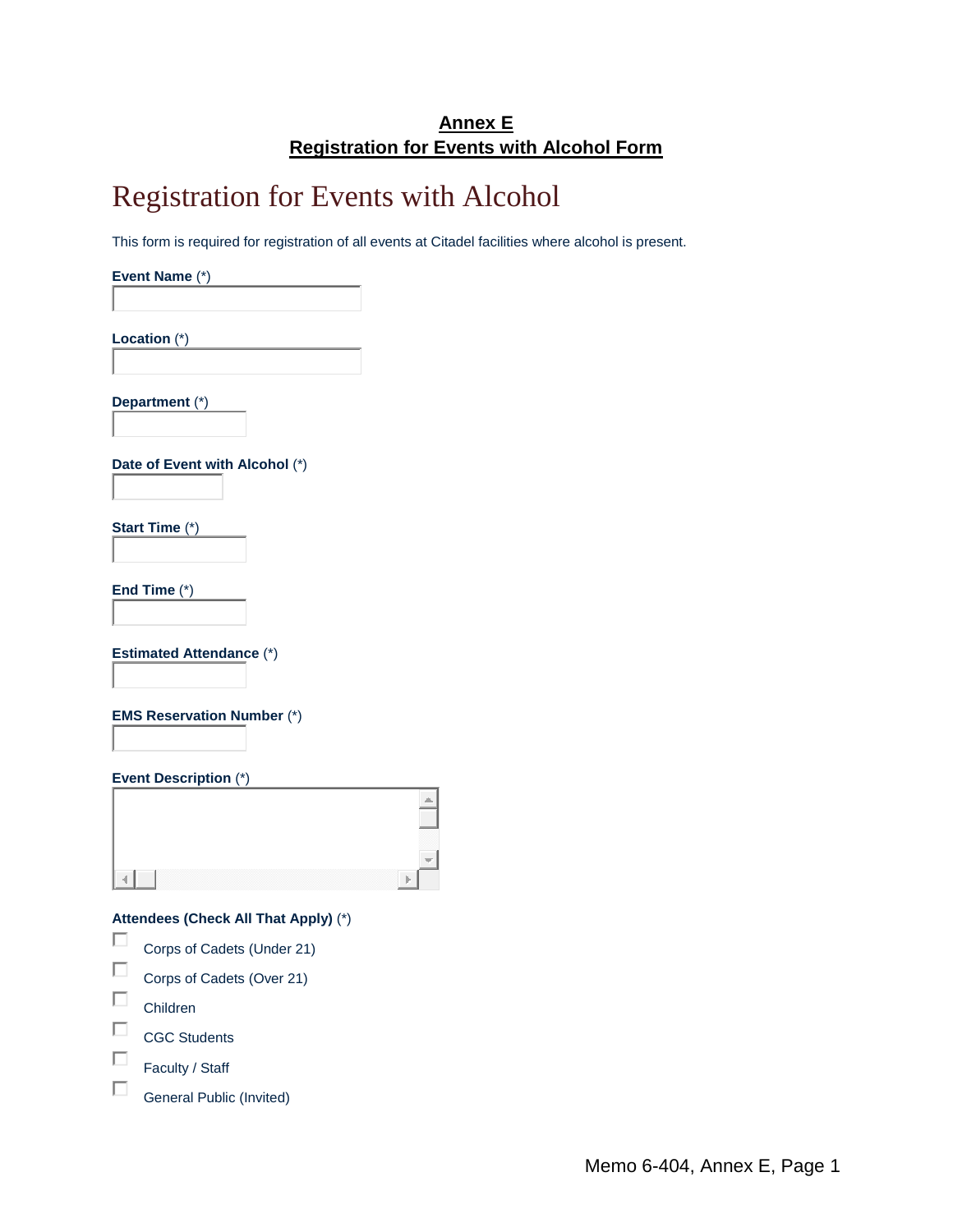| General Public (Ticketed) |  |
|---------------------------|--|
|---------------------------|--|

#### **Beverage Type (Check All That Apply)** (\*)

П Beer / Wine

П Liquor

Events involving alcohol must be registered with the host facility and approved by the Senior Vice President for Operations and Administration (SVPOA) and Public Safety. This form does not ensure availability or registration of the area you intend to reserve. Reservation of the space must be done separately. All events where alcohol is served are subject to having security present as required by Citadel Public Safety at the expense of the reserving group. All requests for Public Safety services must be made **fourteen (14) days in advance.** All alcohol sales and service will be administered by Sodexo and will end no later than 12:00 am. The original of this form should be retained by the Coordinating Facility Official.

#### **Please Review** (\*)

□ I am the contact person for the group sponsoring the above-referenced event. I have read the Facility Use Policy, including Section 4.J. Alcohol. I certify that the event will comply with these policies and I assume responsibility for my organization while conducting the event.

#### **Citadel Point of Contact Name** (\*)

**Phone Number** (\*)

**Email Address** (\*)

Captcha



Type the text

**[Privacy](http://www.google.com/intl/en/policies/) & Terms** 

Submit Form  $\overline{\phantom{a}}$ 

Reset Form